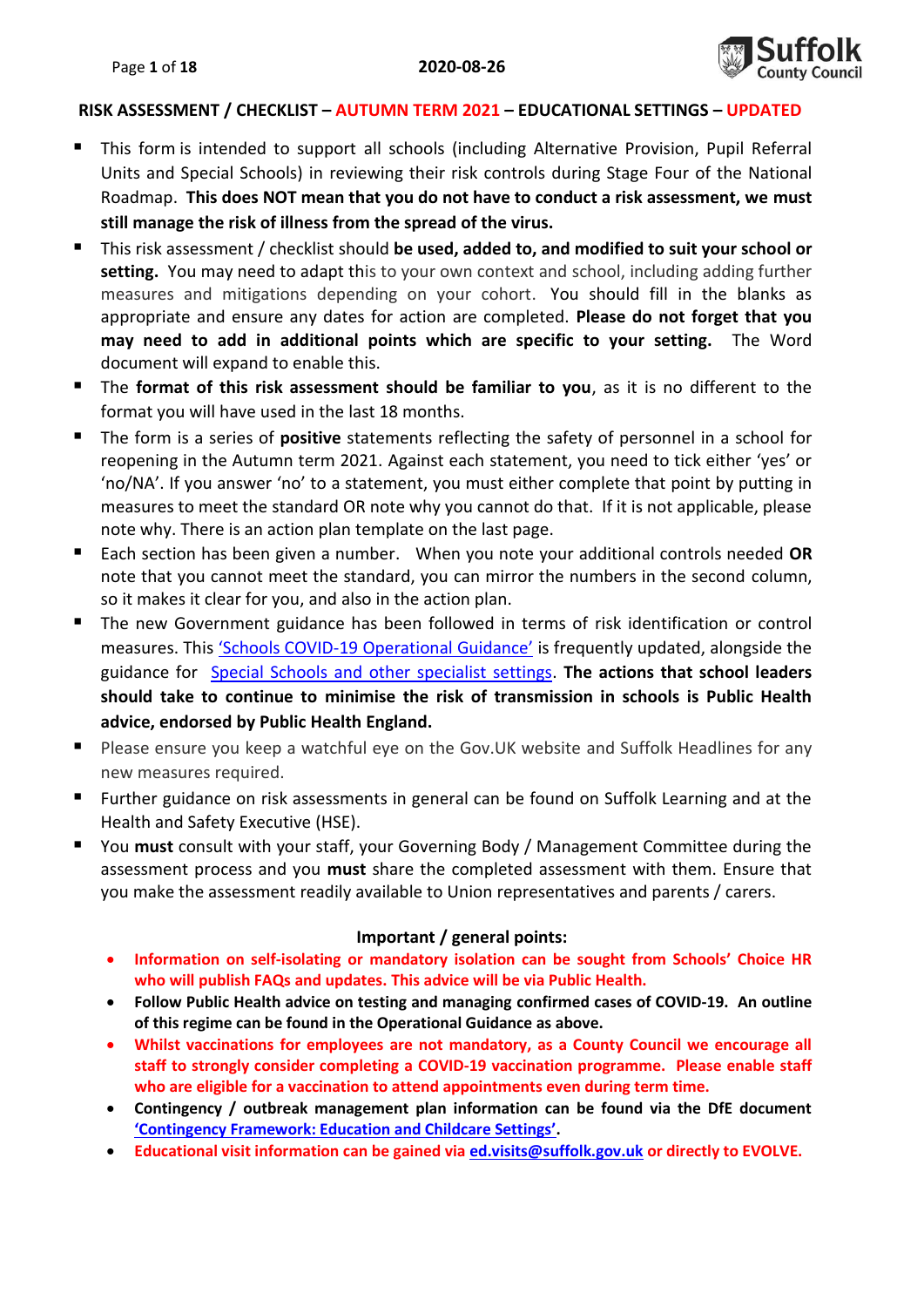### **COVID 19 RISK ASSESSMENT / CHECKLIST FOR AUTUMN TERM 2021**

| Date of                                | 11/9/2021                                                              | <b>Assessed by</b>  |                                                                                    |  |  |  |  |  |  |  |
|----------------------------------------|------------------------------------------------------------------------|---------------------|------------------------------------------------------------------------------------|--|--|--|--|--|--|--|
| assessment:                            |                                                                        | (job title /        |                                                                                    |  |  |  |  |  |  |  |
|                                        |                                                                        | name):              | <b>C Wass (Head and All Staff)</b>                                                 |  |  |  |  |  |  |  |
|                                        |                                                                        |                     |                                                                                    |  |  |  |  |  |  |  |
| <b>Local reference</b>                 | 935/3010                                                               | <b>Other people</b> | All staff governing body                                                           |  |  |  |  |  |  |  |
| number:                                | 426                                                                    | involved with       |                                                                                    |  |  |  |  |  |  |  |
|                                        |                                                                        | this                |                                                                                    |  |  |  |  |  |  |  |
| <b>Name and address</b>                | <b>Cavendish Church of</b>                                             | assessment:         |                                                                                    |  |  |  |  |  |  |  |
| of school / setting:                   | <b>England Primary</b>                                                 | <b>Reason for</b>   | Review of previous risk                                                            |  |  |  |  |  |  |  |
|                                        | School. The Green,                                                     | assessment:         | assessments in light of the national                                               |  |  |  |  |  |  |  |
|                                        | Cavendish, CO10                                                        |                     | move to Stage 4 and removal of                                                     |  |  |  |  |  |  |  |
|                                        | 8BA                                                                    |                     | some restrictions. Some measures                                                   |  |  |  |  |  |  |  |
|                                        |                                                                        |                     | are still in place.                                                                |  |  |  |  |  |  |  |
|                                        |                                                                        |                     |                                                                                    |  |  |  |  |  |  |  |
| <b>Identification of</b>               | ٠                                                                      | <b>Students</b>     |                                                                                    |  |  |  |  |  |  |  |
| those at risk:                         | Their family groups<br>п                                               |                     |                                                                                    |  |  |  |  |  |  |  |
|                                        | <b>Staff</b><br>٠                                                      |                     |                                                                                    |  |  |  |  |  |  |  |
|                                        | Their family groups<br>п                                               |                     |                                                                                    |  |  |  |  |  |  |  |
|                                        | Contractors and essential visitors<br>п                                |                     |                                                                                    |  |  |  |  |  |  |  |
|                                        | Their family groups                                                    |                     |                                                                                    |  |  |  |  |  |  |  |
| <b>Harm which</b>                      |                                                                        |                     | Catching or spreading the COVID-19 virus. Symptoms and health effects              |  |  |  |  |  |  |  |
| could occur:                           |                                                                        |                     | are well known, and further information in relation to this can be found           |  |  |  |  |  |  |  |
|                                        |                                                                        |                     | via the Coronavirus-specific NHS website. This risk assessment is based on         |  |  |  |  |  |  |  |
|                                        |                                                                        |                     | guidance from Public Health England, and reflects the information within           |  |  |  |  |  |  |  |
|                                        |                                                                        |                     | the DfE's Schools' Covid-19 Operational Guidance updated in August                 |  |  |  |  |  |  |  |
|                                        |                                                                        |                     | <b>2021.</b> Additional Operational Guidance for SEND and Specialist Settings      |  |  |  |  |  |  |  |
|                                        | has also been published nationally and reflected here.                 |                     |                                                                                    |  |  |  |  |  |  |  |
|                                        |                                                                        |                     |                                                                                    |  |  |  |  |  |  |  |
| <b>Headteacher name and signature:</b> |                                                                        | Cheryl Wass         |                                                                                    |  |  |  |  |  |  |  |
|                                        |                                                                        |                     |                                                                                    |  |  |  |  |  |  |  |
|                                        |                                                                        |                     |                                                                                    |  |  |  |  |  |  |  |
|                                        | <b>Chair of Governors / Trust / Management</b>                         | Rebecca Fitxpatrick |                                                                                    |  |  |  |  |  |  |  |
| <b>Committee name and signature:</b>   |                                                                        |                     |                                                                                    |  |  |  |  |  |  |  |
|                                        |                                                                        |                     |                                                                                    |  |  |  |  |  |  |  |
|                                        |                                                                        |                     | If you have a concern or query about your risk assessment, please contact the LA's |  |  |  |  |  |  |  |
|                                        | Safety, Health and Wellbeing Advisor at nina.bickerton@suffolk.gov.uk. |                     |                                                                                    |  |  |  |  |  |  |  |
|                                        |                                                                        |                     | You should contact your SEO or call 01473 263942 if you would like to discuss your |  |  |  |  |  |  |  |
| planning.                              |                                                                        |                     |                                                                                    |  |  |  |  |  |  |  |
|                                        |                                                                        |                     | For leaders' wellbeing support: 01473 265656 (new phone number) or email:          |  |  |  |  |  |  |  |
|                                        | leadershipwellbeingsupport@suffolk.gov.uk                              |                     |                                                                                    |  |  |  |  |  |  |  |
|                                        |                                                                        |                     | Any queries on premises issues should be directed to your Vertas Account Manager.  |  |  |  |  |  |  |  |

**Please ensure that your most recent risk assessment is available to the local authority should you be asked to provide this. You may choose to place your completed risk assessment on your school web site as part of your communications around COVID19 security.**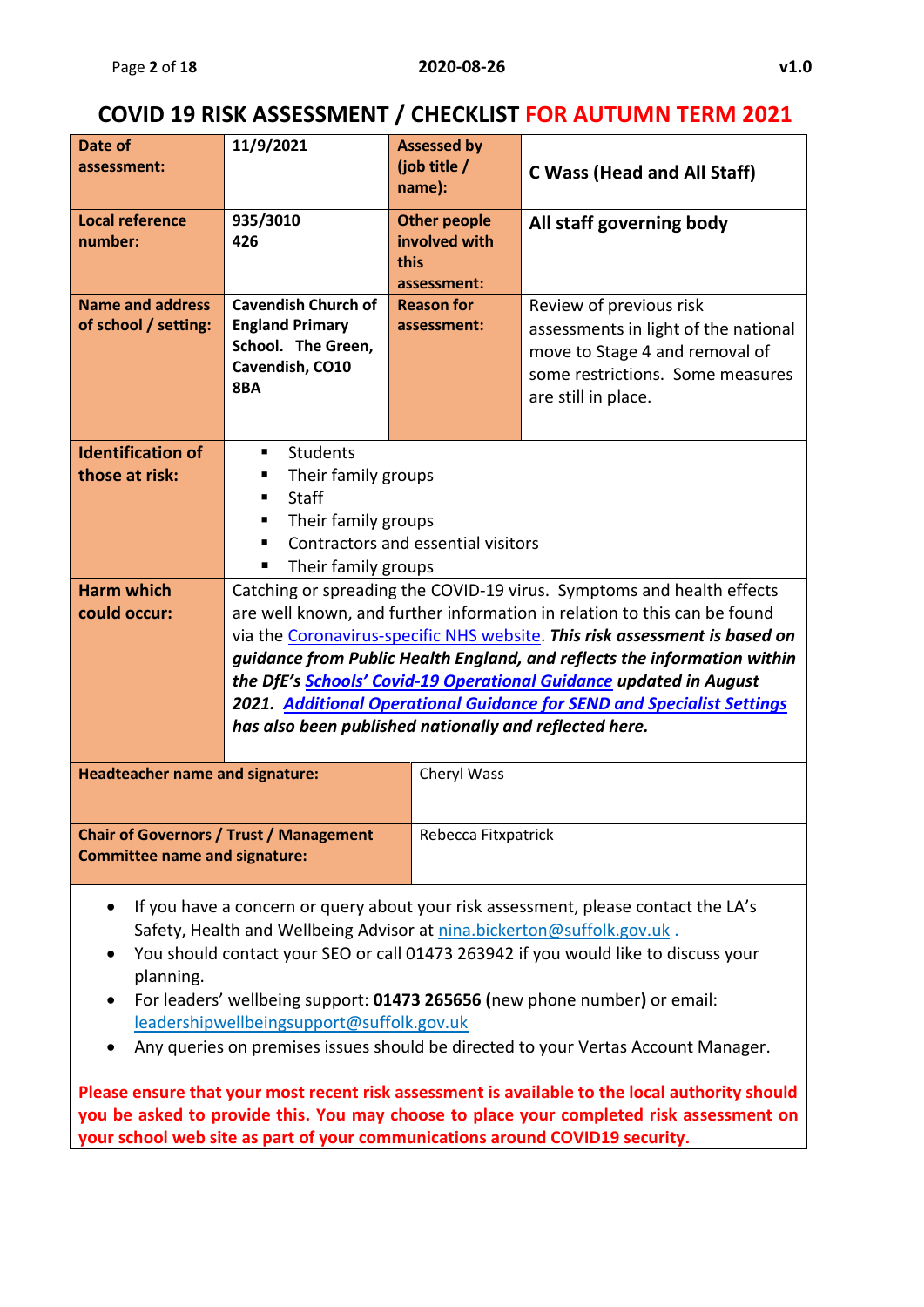| What are the<br>hazards or<br>where are the<br>dangers?                                                                   | <b>Control Measure/Standards checklist</b><br>These are things which are needed to<br>control the spread of the virus as far as<br>reasonably practicable.<br>This is Public Health and DfE advice.                                                                                                                                                                                                                                                                                                                                        | <b>Yes</b><br>they<br>are in<br>place | <b>No they</b><br>are not<br>in place<br>/NA | Our school needs to add these<br>following control measures to<br>reduce the risk as far as possible,<br><b>OR</b><br>this is why we cannot meet this<br>standard:        | <b>Action by</b><br>when and<br>by who? | <b>Additional</b><br><b>Action</b><br><b>Completed</b><br>(initials and<br>date) |
|---------------------------------------------------------------------------------------------------------------------------|--------------------------------------------------------------------------------------------------------------------------------------------------------------------------------------------------------------------------------------------------------------------------------------------------------------------------------------------------------------------------------------------------------------------------------------------------------------------------------------------------------------------------------------------|---------------------------------------|----------------------------------------------|---------------------------------------------------------------------------------------------------------------------------------------------------------------------------|-----------------------------------------|----------------------------------------------------------------------------------|
| 1.0<br><b>Missing a</b><br>COVID-19 risk<br>assessment<br>review or not<br>continuing with<br>advised control<br>measures | 1. We have ensured that we have<br>reviewed and revised our last set of<br>risk assessments with relevance to<br>COVID-19, have acted on any<br>outstanding actions and completed<br>them.<br>2. We continue to practice Government<br>and PHE hygiene advice as written<br>into our previous C19 risk<br>assessments, and will ensure that we<br>actively seek updated guidance.<br>3. We communicate any changes of<br>current practice as a result of any<br>COVID-19 related risk assessment, to<br>staff, students and parents alike. | Y<br>Y<br>y                           |                                              | End of term evaluation and hand<br>copies held in school.<br>School is registered for daily update<br>service<br>Parent leaflet distributed via website<br>and parentmail | 3/9/2021                                | $\mathsf{LJ}$                                                                    |
| 2.0<br><b>Catching and</b><br>spreading the<br>$virus - including$<br>hygiene<br>measures                                 | 1. We require any member of staff, and<br>any pupil, to remain at home if they<br>have symptoms of, or have tested<br>positive for Coronavirus. Any visiting<br>professional, contractor or parent will<br>not be granted access if symptomatic<br>or a known positive case.                                                                                                                                                                                                                                                               | Y                                     |                                              |                                                                                                                                                                           |                                         |                                                                                  |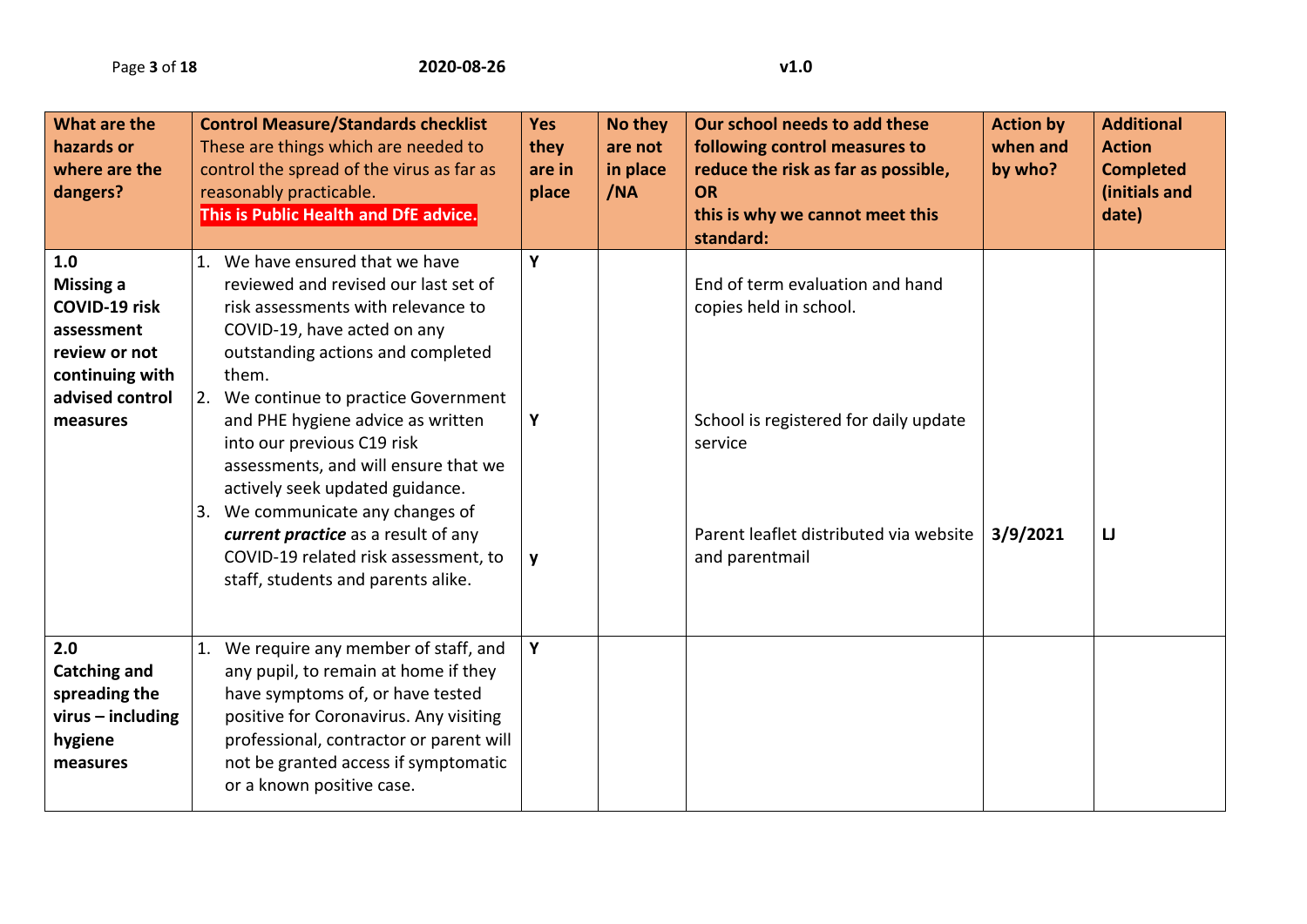$\overline{a}$ 

|  | 2. We have communicated the revised      |   | All information in this section    |  |
|--|------------------------------------------|---|------------------------------------|--|
|  | information on self-isolation to staff   | Y | included in parental communication |  |
|  | and families. This can be seen at the    |   | and updated NHS leaflet.           |  |
|  | end of this risk assessment.             |   |                                    |  |
|  | 3. We will continue the practice of      | Y |                                    |  |
|  | reporting positive cases from our        |   |                                    |  |
|  | school / setting to the appropriate      |   |                                    |  |
|  | body <sup>1</sup>                        |   |                                    |  |
|  | 4. We contain any outbreak by following  |   |                                    |  |
|  | Public Health Suffolk's advice, and      | Y |                                    |  |
|  | have written procedures for this         |   |                                    |  |
|  | which all staff have been notified of.   |   |                                    |  |
|  | 5. Parents and staff will be asked to    | Y |                                    |  |
|  | notify us immediately of any tested      |   |                                    |  |
|  | positive cases.                          |   |                                    |  |
|  | 6. We continue to request all personnel  | Y |                                    |  |
|  | on our school site should clean their    |   |                                    |  |
|  | hands thoroughly and more often          |   |                                    |  |
|  | than usual, and will maintain the        |   |                                    |  |
|  | hand hygiene measures upon               |   |                                    |  |
|  | entering the school.                     |   |                                    |  |
|  | 7. We ensure good respiratory hygiene    | Υ |                                    |  |
|  | by promoting the 'catch it, bin it, kill |   |                                    |  |
|  | it' approach.                            |   |                                    |  |
|  | 8. We understand and adhere to the       | Y |                                    |  |
|  | wearing of PPE only where necessary      |   |                                    |  |
|  | and advised.                             |   |                                    |  |
|  | 9. We understand that the Government     | Υ |                                    |  |

<sup>1</sup> As national guidance changes, please seek advice from the Education Covid-19 team: [EdC19@suffolk.gov.uk](mailto:EdC19@suffolk.gov.uk)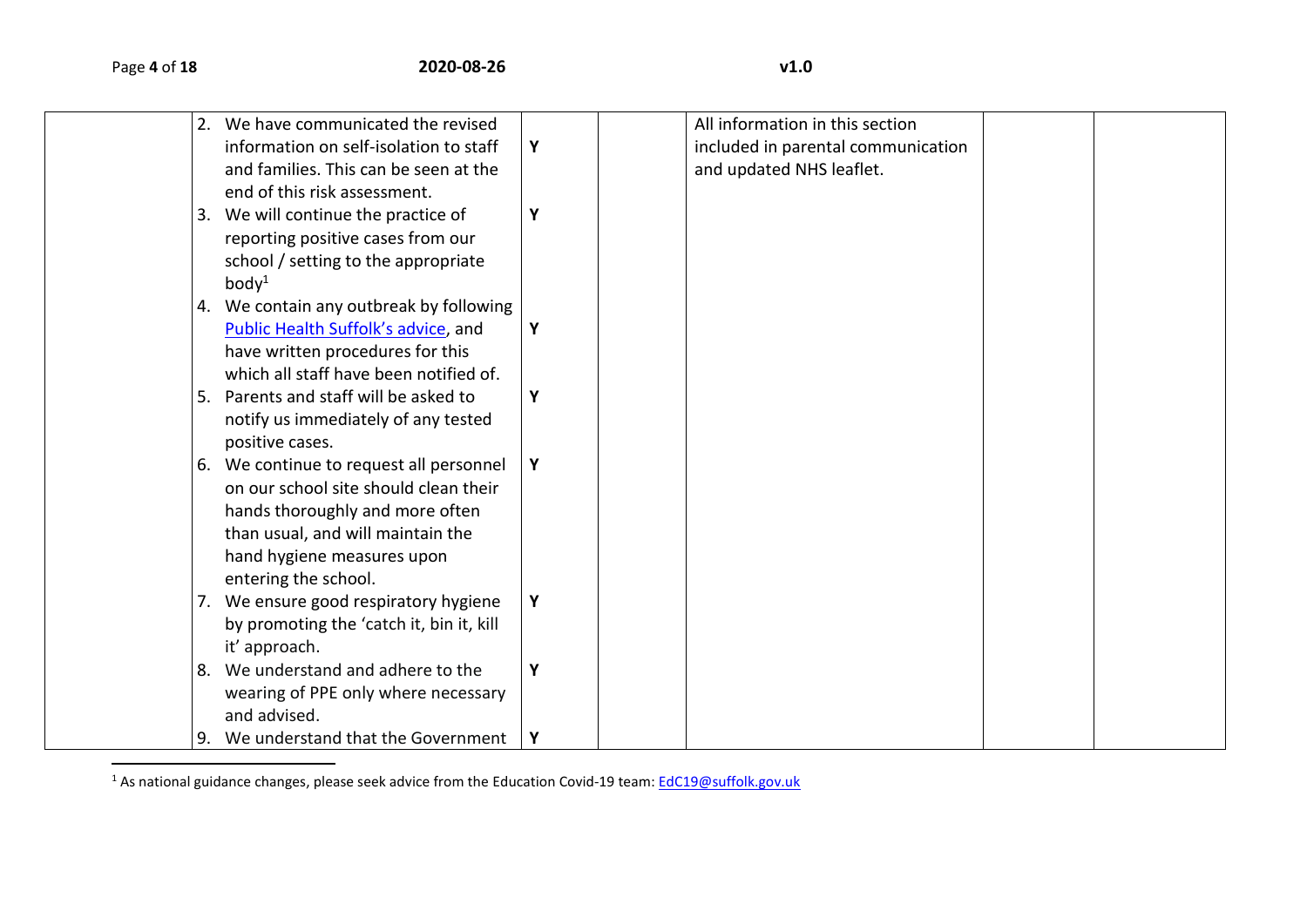|                                                                                                                                                           |          | no longer advises the general wearing<br>of face coverings within the school<br>premises, however we understand<br>that there are circumstances where it                                                                                                                                                                                           |        |                                                                                                                                 |  |
|-----------------------------------------------------------------------------------------------------------------------------------------------------------|----------|----------------------------------------------------------------------------------------------------------------------------------------------------------------------------------------------------------------------------------------------------------------------------------------------------------------------------------------------------|--------|---------------------------------------------------------------------------------------------------------------------------------|--|
|                                                                                                                                                           |          | is recommended that they are worn <sup>2</sup><br>or are chosen to be worn.                                                                                                                                                                                                                                                                        |        |                                                                                                                                 |  |
| 3.0<br><b>Social distancing</b><br>and bubbles $-$<br>Non-adherence<br>to Government<br>guidance for the<br>workplace vs<br><b>local</b><br>requirements. |          | Whilst social distancing (and bubbles)<br>have been removed as mandatory<br>control measures in schools (and<br>therefore the workplace) we<br>understand there may be a specific<br>need within the cohort. At this point<br>of notification, we will seek advice<br>from our SHaW Advisor, our HR<br>consultant and / or Occupational<br>Health. | Y      | School fully aware of contingency<br>framework: Education and childcare<br>settings and Schools Covid 19<br>operation guidance. |  |
|                                                                                                                                                           | 2.<br>3. | Where a risk assessment for<br>individual students or staff is either<br>required or requested, this will be<br>carried out without delay.<br>We understand that our outbreak /<br>contingency plan should cover the<br>possibility that bubbles may have to<br>be reintroduced for a temporary<br>period.                                         | Υ<br>Υ |                                                                                                                                 |  |
|                                                                                                                                                           | 4.       | We will continue to review our<br>behaviour policies irrespective of the                                                                                                                                                                                                                                                                           | Y      |                                                                                                                                 |  |

2 See ['In circumstances where face coverings are recommended'](https://www.gov.uk/government/publications/actions-for-schools-during-the-coronavirus-outbreak/schools-covid-19-operational-guidance#face-coverings) – part of Schools' Operational Guidance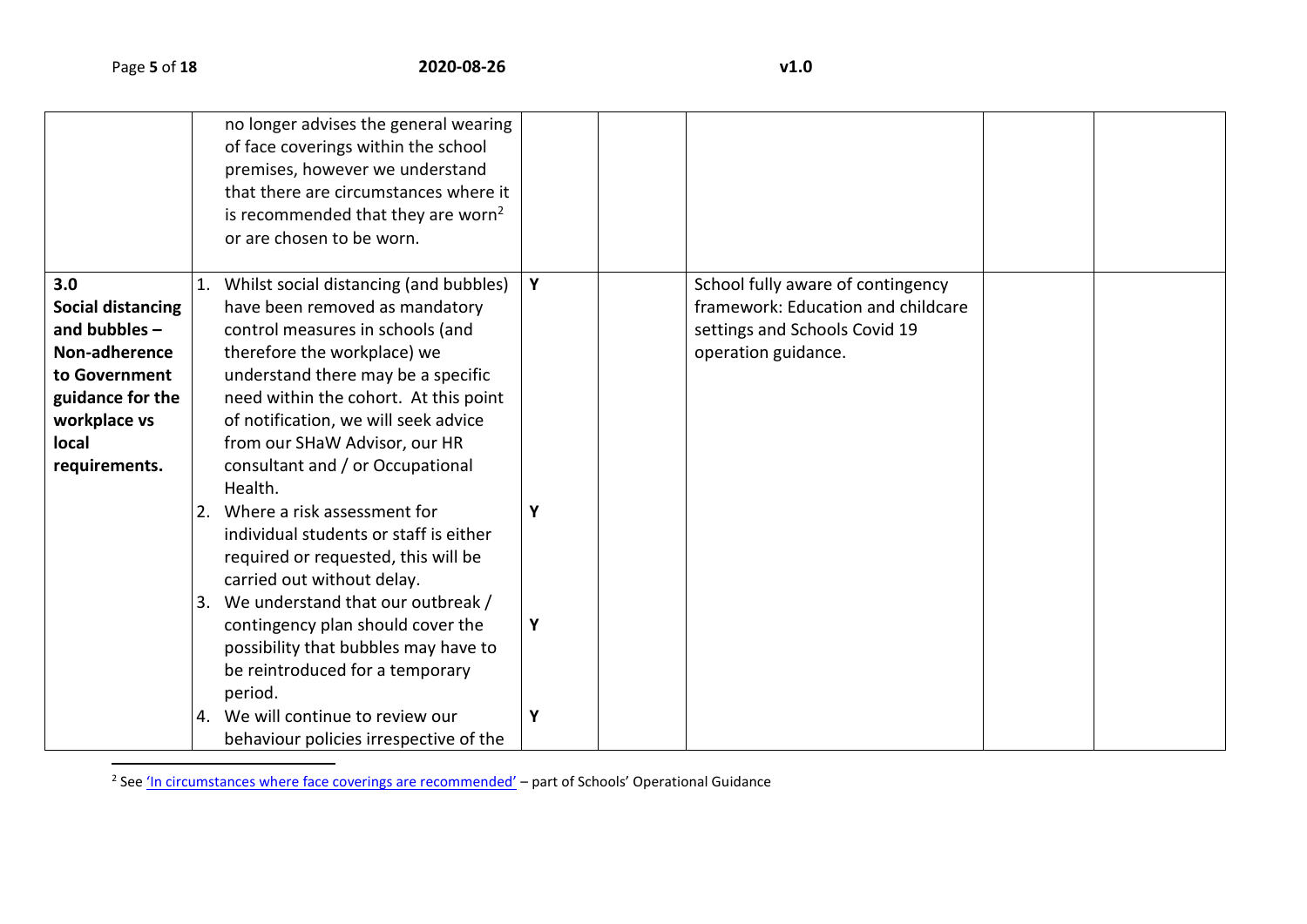|                   |           | easing of restrictions. We will<br>communicate these clearly and<br>consistently to staff, students, and<br>parents or carers with clear and<br>reasonable expectation of student<br>behaviour set out.<br>5. We have worked collaboratively with<br>placements where our students are<br>dual registered, to ensure we address<br>the potential risks in moving from<br>setting to setting.<br>6. We work with other professionals<br>who may need to visit our school, to<br>ensure that both we and they adhere<br>to our hygiene requirements. | Y   | N/A | The School has a separate risk<br>assessment for visitors into school<br>including reference to this<br>assessment. |  |
|-------------------|-----------|----------------------------------------------------------------------------------------------------------------------------------------------------------------------------------------------------------------------------------------------------------------------------------------------------------------------------------------------------------------------------------------------------------------------------------------------------------------------------------------------------------------------------------------------------|-----|-----|---------------------------------------------------------------------------------------------------------------------|--|
| 4.0               |           | 1. Dedicated school transport:                                                                                                                                                                                                                                                                                                                                                                                                                                                                                                                     |     |     | The school does not have a                                                                                          |  |
|                   |           | We have worked with relevant                                                                                                                                                                                                                                                                                                                                                                                                                                                                                                                       |     |     | dedicated transport system and, due                                                                                 |  |
| Virus spreading - |           | Council personnel / private providers                                                                                                                                                                                                                                                                                                                                                                                                                                                                                                              |     |     | to its location, few if any families use                                                                            |  |
| <b>School and</b> |           | to ensure that as far as possible:                                                                                                                                                                                                                                                                                                                                                                                                                                                                                                                 | N/A | N/A | wider public transport.                                                                                             |  |
| public transport  | $\bullet$ | that hand sanitiser is available for                                                                                                                                                                                                                                                                                                                                                                                                                                                                                                               |     |     |                                                                                                                     |  |
|                   |           | use upon boarding and                                                                                                                                                                                                                                                                                                                                                                                                                                                                                                                              |     |     | Open access start time of 8.30am to                                                                                 |  |
|                   |           | disembarking                                                                                                                                                                                                                                                                                                                                                                                                                                                                                                                                       |     |     | 9.00am is designed to provide                                                                                       |  |
|                   | $\bullet$ | that vehicles are cleaned more                                                                                                                                                                                                                                                                                                                                                                                                                                                                                                                     |     |     | flexibility for family needs.                                                                                       |  |
|                   |           | frequently                                                                                                                                                                                                                                                                                                                                                                                                                                                                                                                                         |     |     |                                                                                                                     |  |
|                   | $\bullet$ | that queuing and boarding is                                                                                                                                                                                                                                                                                                                                                                                                                                                                                                                       |     |     |                                                                                                                     |  |
|                   |           | organised and controlled                                                                                                                                                                                                                                                                                                                                                                                                                                                                                                                           |     |     |                                                                                                                     |  |
|                   | $\bullet$ | that secondary school students                                                                                                                                                                                                                                                                                                                                                                                                                                                                                                                     |     |     |                                                                                                                     |  |
|                   |           | should wear face coverings if the risk                                                                                                                                                                                                                                                                                                                                                                                                                                                                                                             |     |     |                                                                                                                     |  |
|                   |           | of being in close contact with those                                                                                                                                                                                                                                                                                                                                                                                                                                                                                                               |     |     |                                                                                                                     |  |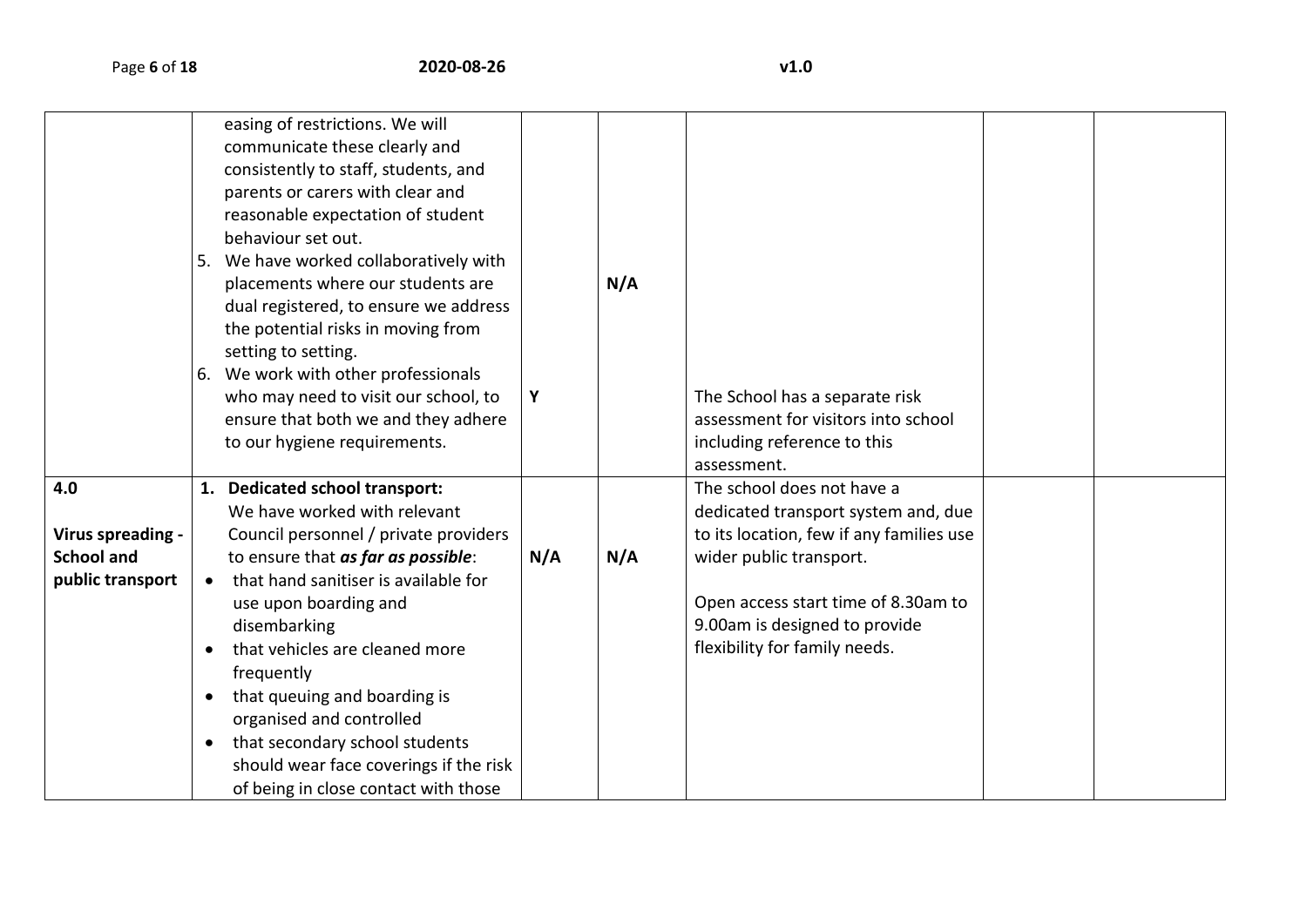|                                                                                            | from different schools is likely<br>2. Wider public transport:<br>We have encouraged parents, staff<br>and pupils to walk or cycle to school<br>where it is possible, appropriate or<br>safe to do so.<br>Where it is impossible for people to<br>walk or cycle, and public transport is<br>required, we refer them to the<br><b>Government Guidance 'Coronavirus</b><br>(Covid-19): Safer travel guidance for<br>passengers'.                                                                                           | Υ                |                                                                                                                             |  |
|--------------------------------------------------------------------------------------------|--------------------------------------------------------------------------------------------------------------------------------------------------------------------------------------------------------------------------------------------------------------------------------------------------------------------------------------------------------------------------------------------------------------------------------------------------------------------------------------------------------------------------|------------------|-----------------------------------------------------------------------------------------------------------------------------|--|
| 5.0<br>The risk of not<br>ensuring robust<br>cleaning<br>throughout the<br>school premises | All frequently touched surfaces<br>inside and outside the school are<br>cleaned via an appropriate cleaning<br>schedule.<br>2. We have ensured that relevant<br>cleaning materials to include wipes<br>are provided wherever required.<br>3. We will follow the PHE guidance<br>named 'Cleaning of non-healthcare<br>settings'.<br>4. We use cleaning products which<br>include standard detergents and<br>ensure that if a contracted cleaning<br>company is used, that we liaise with<br>them to understand what their | Υ<br>Υ<br>Υ<br>Υ | Touchpoints at lunchtime will<br>continue as well as full daily<br>cleaning schedule.<br>Full liaison with vertas catering. |  |
|                                                                                            | products are and their efficacy.                                                                                                                                                                                                                                                                                                                                                                                                                                                                                         |                  |                                                                                                                             |  |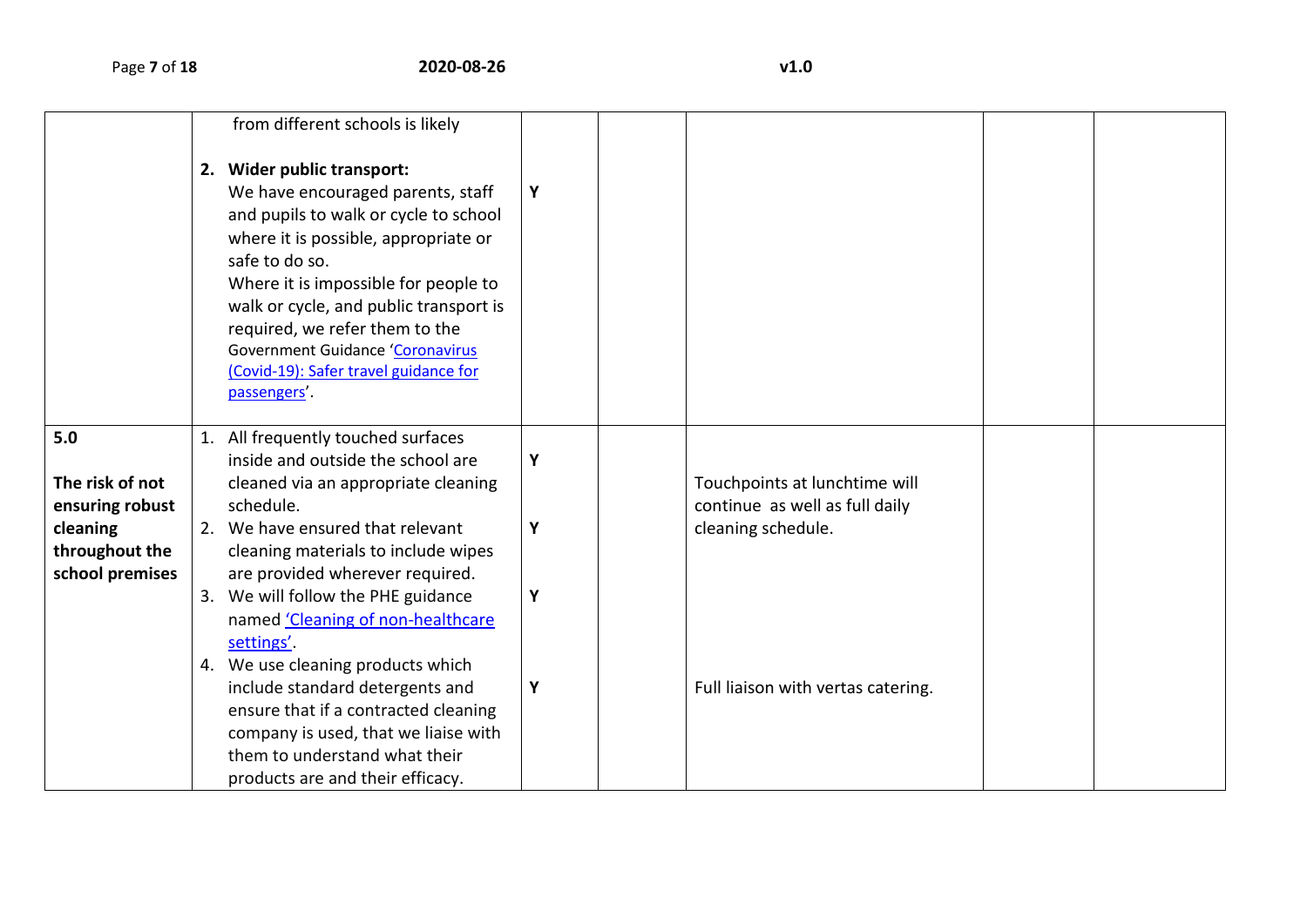|                                        | Y                                                                                                                                                                                                                                                                                                                                                                                                                                                                                                                                                                                                                                                                                              |             |                                                                                                                                                                                                                                |  |
|----------------------------------------|------------------------------------------------------------------------------------------------------------------------------------------------------------------------------------------------------------------------------------------------------------------------------------------------------------------------------------------------------------------------------------------------------------------------------------------------------------------------------------------------------------------------------------------------------------------------------------------------------------------------------------------------------------------------------------------------|-------------|--------------------------------------------------------------------------------------------------------------------------------------------------------------------------------------------------------------------------------|--|
| for COVID-19 is only required in a     |                                                                                                                                                                                                                                                                                                                                                                                                                                                                                                                                                                                                                                                                                                |             |                                                                                                                                                                                                                                |  |
| very limited number of scenarios:      |                                                                                                                                                                                                                                                                                                                                                                                                                                                                                                                                                                                                                                                                                                |             |                                                                                                                                                                                                                                |  |
|                                        |                                                                                                                                                                                                                                                                                                                                                                                                                                                                                                                                                                                                                                                                                                |             |                                                                                                                                                                                                                                |  |
| where a young person becomes ill<br>a) |                                                                                                                                                                                                                                                                                                                                                                                                                                                                                                                                                                                                                                                                                                |             |                                                                                                                                                                                                                                |  |
| with COVID-19 whilst at school         | Υ                                                                                                                                                                                                                                                                                                                                                                                                                                                                                                                                                                                                                                                                                              |             |                                                                                                                                                                                                                                |  |
| and we have to have close              |                                                                                                                                                                                                                                                                                                                                                                                                                                                                                                                                                                                                                                                                                                |             |                                                                                                                                                                                                                                |  |
| contact, or                            |                                                                                                                                                                                                                                                                                                                                                                                                                                                                                                                                                                                                                                                                                                |             |                                                                                                                                                                                                                                |  |
| b) when performing aerosol             |                                                                                                                                                                                                                                                                                                                                                                                                                                                                                                                                                                                                                                                                                                |             |                                                                                                                                                                                                                                |  |
| generating procedures (AGPs)           |                                                                                                                                                                                                                                                                                                                                                                                                                                                                                                                                                                                                                                                                                                |             |                                                                                                                                                                                                                                |  |
|                                        |                                                                                                                                                                                                                                                                                                                                                                                                                                                                                                                                                                                                                                                                                                | N/A         |                                                                                                                                                                                                                                |  |
|                                        |                                                                                                                                                                                                                                                                                                                                                                                                                                                                                                                                                                                                                                                                                                |             |                                                                                                                                                                                                                                |  |
|                                        |                                                                                                                                                                                                                                                                                                                                                                                                                                                                                                                                                                                                                                                                                                |             |                                                                                                                                                                                                                                |  |
|                                        | y                                                                                                                                                                                                                                                                                                                                                                                                                                                                                                                                                                                                                                                                                              |             |                                                                                                                                                                                                                                |  |
|                                        |                                                                                                                                                                                                                                                                                                                                                                                                                                                                                                                                                                                                                                                                                                |             |                                                                                                                                                                                                                                |  |
|                                        |                                                                                                                                                                                                                                                                                                                                                                                                                                                                                                                                                                                                                                                                                                |             |                                                                                                                                                                                                                                |  |
|                                        |                                                                                                                                                                                                                                                                                                                                                                                                                                                                                                                                                                                                                                                                                                |             |                                                                                                                                                                                                                                |  |
|                                        |                                                                                                                                                                                                                                                                                                                                                                                                                                                                                                                                                                                                                                                                                                |             |                                                                                                                                                                                                                                |  |
|                                        |                                                                                                                                                                                                                                                                                                                                                                                                                                                                                                                                                                                                                                                                                                |             |                                                                                                                                                                                                                                |  |
|                                        |                                                                                                                                                                                                                                                                                                                                                                                                                                                                                                                                                                                                                                                                                                |             |                                                                                                                                                                                                                                |  |
|                                        |                                                                                                                                                                                                                                                                                                                                                                                                                                                                                                                                                                                                                                                                                                |             |                                                                                                                                                                                                                                |  |
|                                        |                                                                                                                                                                                                                                                                                                                                                                                                                                                                                                                                                                                                                                                                                                |             |                                                                                                                                                                                                                                |  |
|                                        |                                                                                                                                                                                                                                                                                                                                                                                                                                                                                                                                                                                                                                                                                                |             |                                                                                                                                                                                                                                |  |
|                                        |                                                                                                                                                                                                                                                                                                                                                                                                                                                                                                                                                                                                                                                                                                |             |                                                                                                                                                                                                                                |  |
|                                        |                                                                                                                                                                                                                                                                                                                                                                                                                                                                                                                                                                                                                                                                                                |             |                                                                                                                                                                                                                                |  |
|                                        |                                                                                                                                                                                                                                                                                                                                                                                                                                                                                                                                                                                                                                                                                                |             |                                                                                                                                                                                                                                |  |
|                                        |                                                                                                                                                                                                                                                                                                                                                                                                                                                                                                                                                                                                                                                                                                |             |                                                                                                                                                                                                                                |  |
|                                        |                                                                                                                                                                                                                                                                                                                                                                                                                                                                                                                                                                                                                                                                                                |             |                                                                                                                                                                                                                                |  |
|                                        | 1. We understand that additional PPE<br>2. We ensure that our stocks of required<br>PPE will be maintained, are in date<br>and are of the appropriate type.<br>1. We are aware that additional PPE is<br>NOT required to treat pupils or<br>students who need first aid UNLESS<br>they show COVID-19 symptoms.<br>2. We have reviewed the assessments<br>for all our staff and returning<br>students who have medical needs or<br>their parents/carers and have made<br>any adjustments necessary.<br>3. We have ensured that we are aware,<br>as far as possible, of new students'<br>and staff medical conditions so that<br>we may be able to consider their<br>needs in light of COVID-19. | Y<br>Υ<br>Υ | Class teachers to review IEP and<br>health plans<br>Data collection sheets at start of<br>new term<br>Request in newsletter and in parent<br>communication letter for families to<br>be proactive in contacting the<br>school. |  |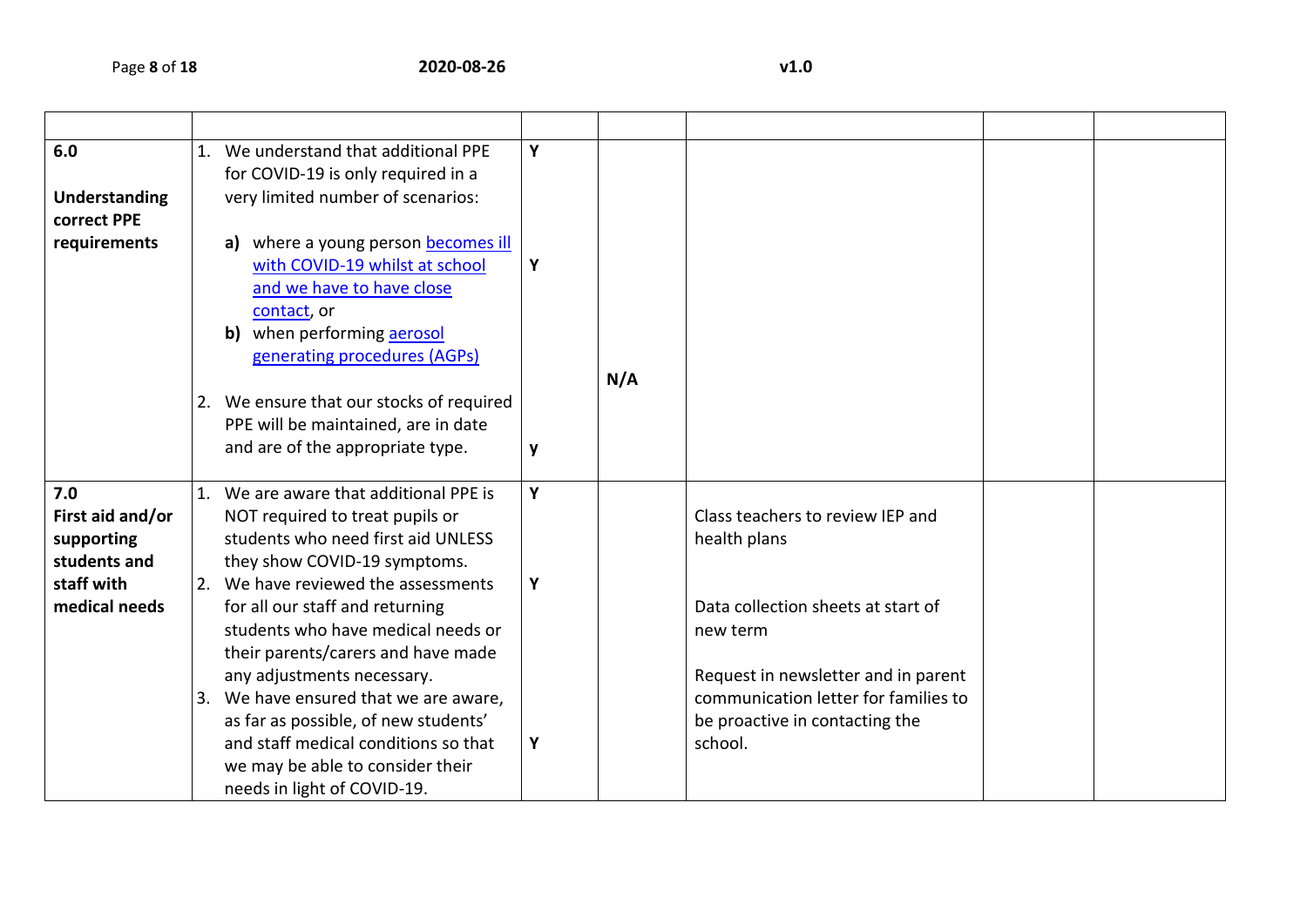$\overline{\phantom{a}}$ 

|                               | 4. Our staff have been trained to<br>administer medications or provide<br>intimate care and are aware of the | Y   |                                    |  |
|-------------------------------|--------------------------------------------------------------------------------------------------------------|-----|------------------------------------|--|
|                               | need for relevant controls in each<br>student's situation, to include the use<br>of PPE if required.         |     | PPE and equipment held on site     |  |
|                               | 5. We will offer confidential meetings                                                                       | Y   | All new families have been offered |  |
|                               | with any member of staff or<br>parents/carers of a pupil who are, or                                         |     | face to face contact with class    |  |
|                               | have been in the clinically extremely<br>vulnerable group, as they return to                                 |     | teacher to share needs.            |  |
|                               | work or school, and that individual                                                                          |     |                                    |  |
|                               | risk assessments will be undertaken<br>as required. $3$                                                      |     |                                    |  |
|                               | 6. We have ensured that all our                                                                              |     |                                    |  |
|                               | equipment for moving and handling<br>of students has been inspected                                          | N/A |                                    |  |
|                               | before use. This includes the<br>statutory 6-month checks under                                              |     |                                    |  |
|                               | Lifting Operations and Lifting                                                                               |     |                                    |  |
|                               | Equipment Regulations (LOLER) and it<br>shall be cleaned appropriately.                                      |     |                                    |  |
| 8.0                           | 1. We welcome contractors on site only                                                                       | Y   |                                    |  |
| <b>Premises</b><br>management | by appointment and they are<br>required to adhere to all social                                              |     |                                    |  |
| controls                      | distancing measures.                                                                                         |     |                                    |  |

<sup>&</sup>lt;sup>3</sup> Individual risk assessments for staff (called 'Individual Risk Assessment RTW – C 19') can be found here: <u>https://www.suffolklearning.co.uk/leadership-staff-</u> [development/health-safety-wellbeing/coronavirus:-covid-19](https://www.suffolklearning.co.uk/leadership-staff-development/health-safety-wellbeing/coronavirus:-covid-19)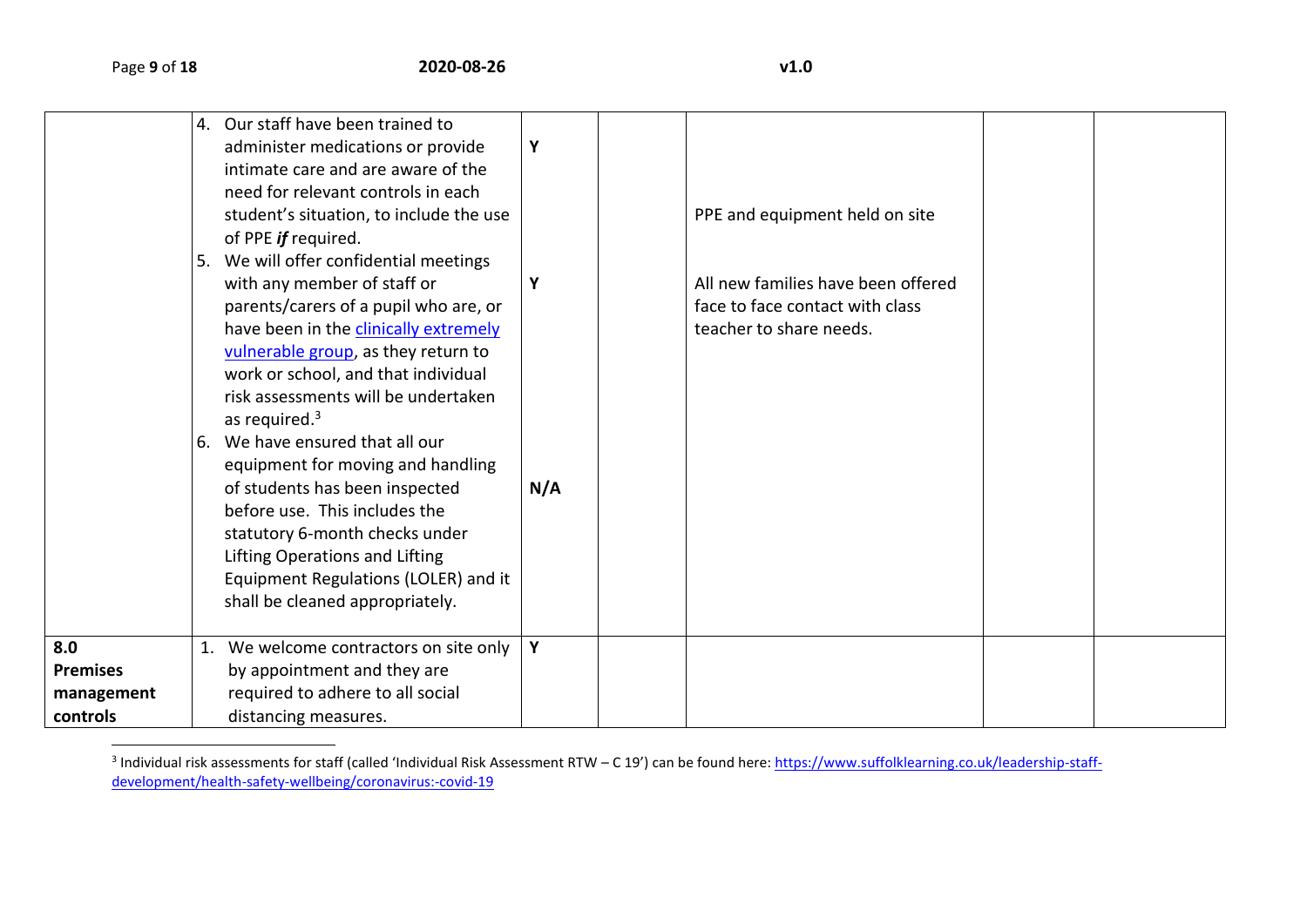$\overline{\phantom{a}}$ 

| 2. | We liaise with contractors to be<br>assured of their own measures of<br>hygiene and control measures in<br>general via their risk assessment.<br>3. Where we have a shared site (e.g.<br>pre-school / sports centre provision<br>etc) we have ensured that we are | Y      | N/A | Brownies and Guides outdoor access<br>only in the summer term, to be |  |
|----|-------------------------------------------------------------------------------------------------------------------------------------------------------------------------------------------------------------------------------------------------------------------|--------|-----|----------------------------------------------------------------------|--|
|    | working together and sharing our risk<br>assessments to provide a safe area<br>for everyone.<br>4. The school has ensured that relevant<br>property statutory compliance<br>checks have been completed and<br>records updated, alongside usual                    | Υ      |     | reviewed                                                             |  |
|    | daily and weekly checks <sup>4</sup> .<br>5. We ensure that all waste from<br>potentially infected persons is<br>disposed of as per current<br><b>Government Guidelines</b><br>6. All science, DT and art areas have<br>been pre-checked as per (CLEAPSS)         | Υ<br>Υ |     |                                                                      |  |
|    | guidance and are ready for use.<br>7. We understand the importance of<br>good ventilation and follow<br>professional guidance <sup>5</sup> on air<br>conditioning and ventilation.                                                                                | Υ      |     |                                                                      |  |

<sup>&</sup>lt;sup>4</sup> Use your Premises Management Log Book to ensure you are carrying out all checks and inspections.<br><sup>5</sup> Suffolk Learning's Safety, Health and Wellbeing's <u>[Coronavirus page](https://www.suffolklearning.co.uk/leadership-staff-development/health-safety-wellbeing/coronavirus:-covid-19)</u> hosts a precis of relevant professional advice o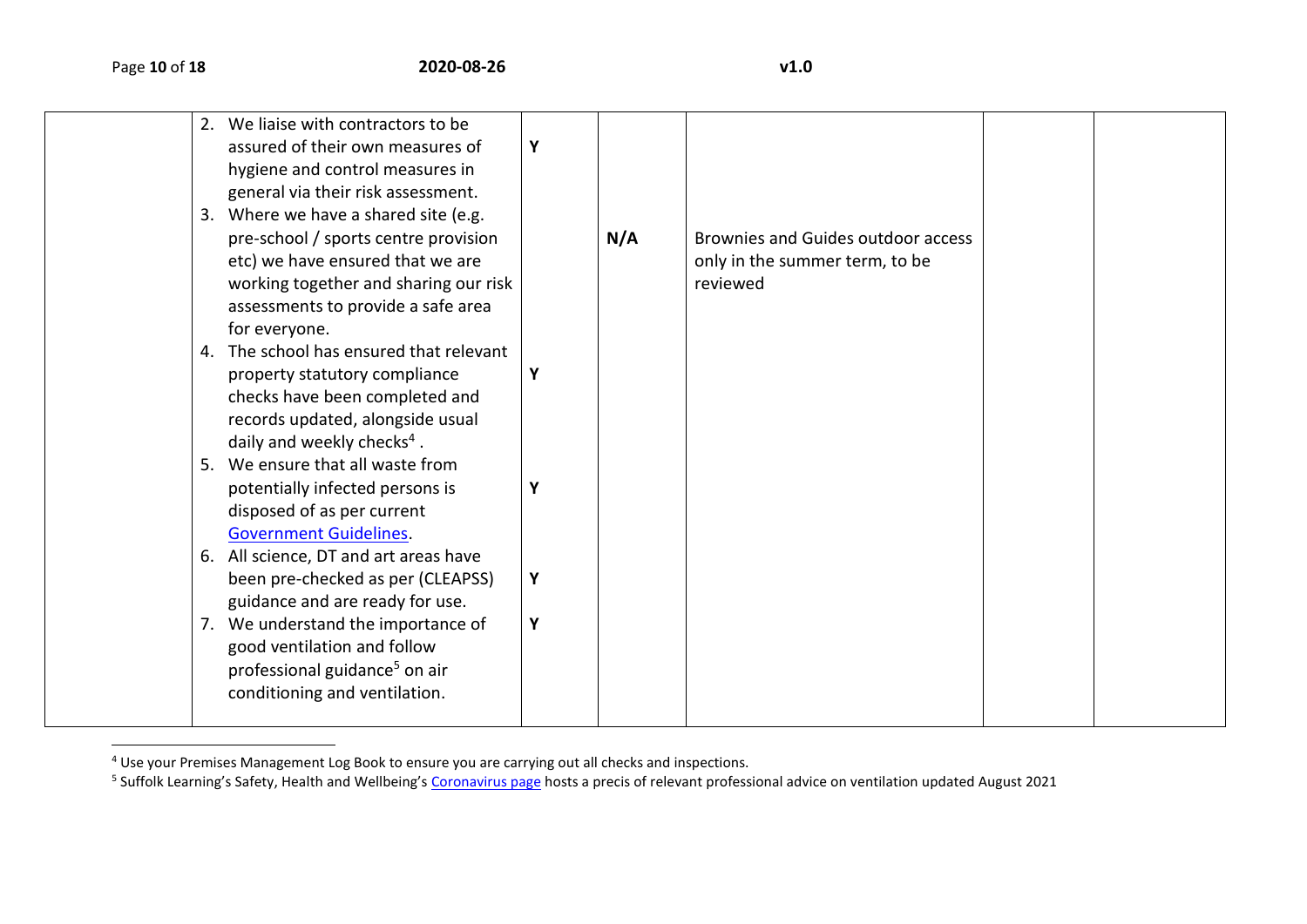| 9.0              | 1. We recognise that the pandemic has   | Y |                       |  |
|------------------|-----------------------------------------|---|-----------------------|--|
| The impact of    | been incredibly stressful for staff,    |   |                       |  |
| the pandemic     | students, and parents/carers.           |   |                       |  |
| on staffing, and | Therefore, we are sharing all our       |   |                       |  |
| staff welfare,   | resources for good mental health and    |   |                       |  |
| and also the     | wellbeing and signpost to relevant      |   |                       |  |
| mental           | professional bodies.                    |   |                       |  |
| wellbeing of     | 2. We are aware of the Leadership       |   |                       |  |
| students         | Wellbeing assistance from the LA.       | Y |                       |  |
|                  | 3. We are actively promoting our        |   |                       |  |
|                  | Employee Assistance Programme and       | Y |                       |  |
|                  | the Occupational Health Service to all  |   |                       |  |
|                  | staff via notice boards, email          |   |                       |  |
|                  | communication and word of mouth.        |   |                       |  |
|                  | 4. We are aware of the Stress and       |   |                       |  |
|                  | Mental Health web pages on the H&S      | Y | Inset day to promote  |  |
|                  | site on Suffolk Learning, where         |   |                       |  |
|                  | resources can be found for staff.       |   |                       |  |
|                  | 5. We are aware of the LA's signposting |   |                       |  |
|                  | for the mental wellbeing of all         | Y |                       |  |
|                  | students and ensure that this is        |   | Newsletter frequently |  |
|                  | cascaded.                               |   |                       |  |
|                  | 6. We have ensured that all staff are   |   |                       |  |
|                  | aware of any changes in all health      | y |                       |  |
|                  | and safety protocols, especially if     |   |                       |  |
|                  | they are returning to work.             |   |                       |  |
|                  |                                         |   |                       |  |
| 10.0             | 1. We regularly review national         | Y |                       |  |
| Administration   | guidance from PHE, the NHS and the      |   |                       |  |
| and the          | Education related pages on GOV.UK       |   |                       |  |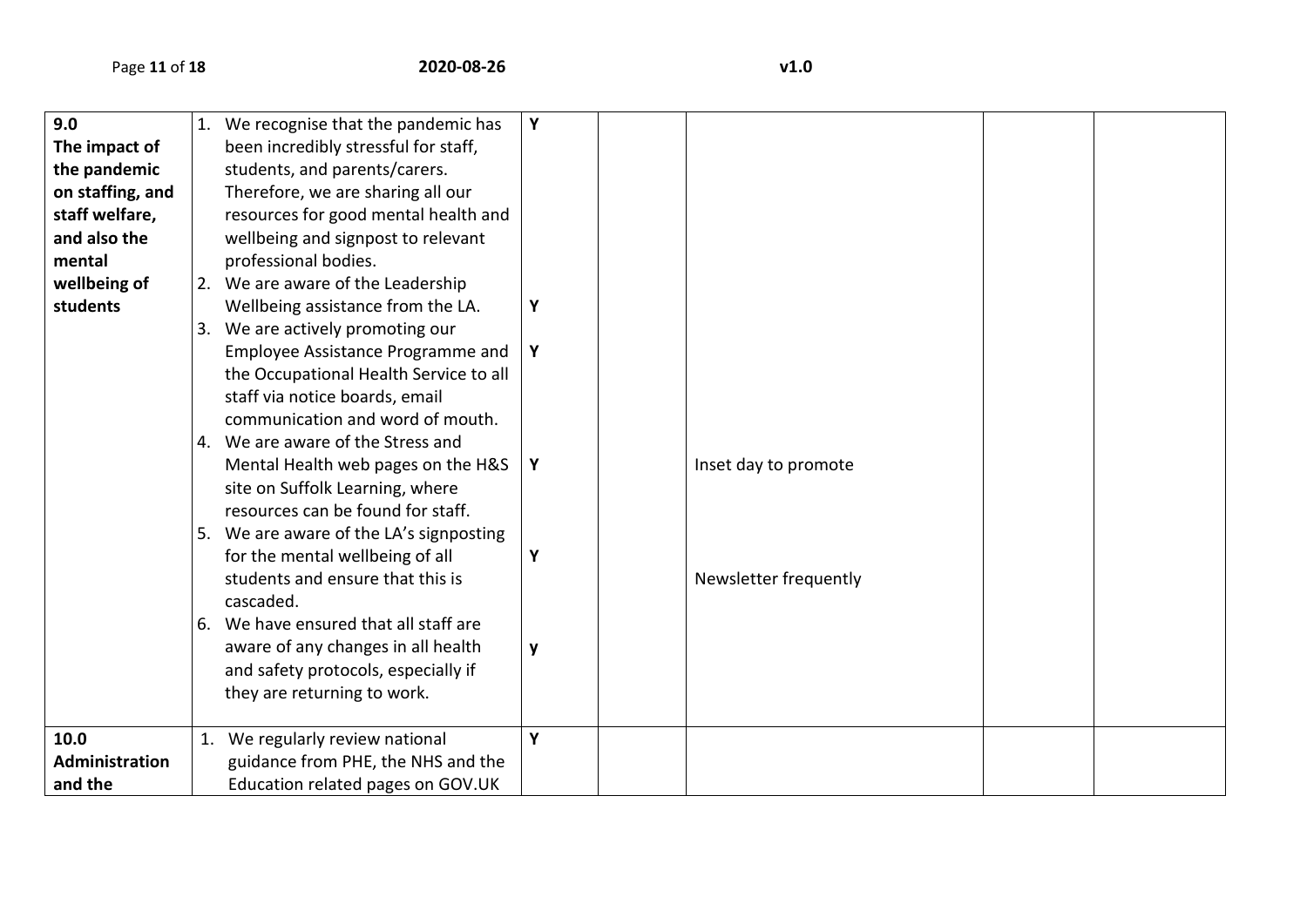| continual     |    | 2. We receive and read Suffolk        |   |     |                                   |  |
|---------------|----|---------------------------------------|---|-----|-----------------------------------|--|
| knowledge of  |    | Headlines and disseminate this to all |   |     |                                   |  |
| the risks of  |    | staff which details further support   |   |     |                                   |  |
| catching and  |    | and information.                      |   |     |                                   |  |
| spreading the |    | 3. We know where to find Suffolk      | Y |     |                                   |  |
| virus         |    | Schools' Safety, Health and           |   |     |                                   |  |
|               |    | Wellbeing advice on Suffolk Learning  |   |     |                                   |  |
|               | 4. | We are aware of how to get further    | Y |     |                                   |  |
|               |    | advice from the Education, Skills and |   |     |                                   |  |
|               |    | Learning team at the LA if required.  |   |     |                                   |  |
|               |    | 5. We actively promote the role of    |   |     |                                   |  |
|               |    | Union representatives in this current |   |     |                                   |  |
|               |    | situation and acknowledge the LA's    |   | N/A | No union rep on site, shared with |  |
|               |    | work with them.                       |   |     | newer staff                       |  |
|               | 6. | We actively seek guidance from our    | Y |     |                                   |  |
|               |    | HR provider as required.              |   |     |                                   |  |
|               |    | 7. We have laid out structured and    | Y |     |                                   |  |
|               |    | robust outbreak management /          |   |     |                                   |  |
|               |    | contingency plans for action should a |   |     |                                   |  |
|               |    | local outbreak occur.                 |   |     |                                   |  |
|               |    |                                       |   |     |                                   |  |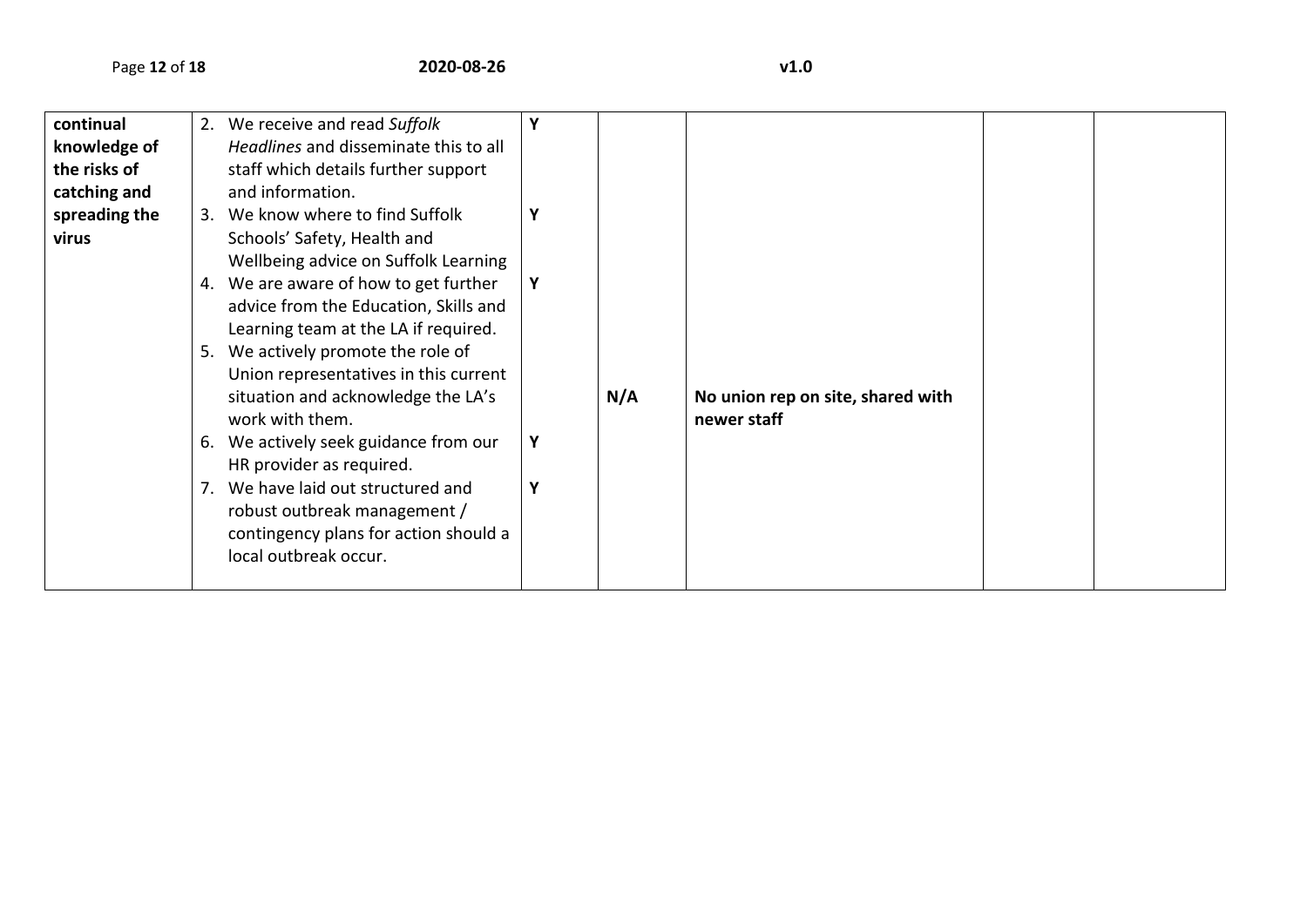## **Outstanding Control Measures / Standards Action Plan**

| Control measure /<br>standard we cannot<br>meet (reference<br>number and outline) | Why can't we currently meet<br>this standard? | What are we going to do about it? | Who is going to do it,<br>and by when? | Have we done it?<br>What date did we<br>do it? | <b>Review date if</b><br>needed: |
|-----------------------------------------------------------------------------------|-----------------------------------------------|-----------------------------------|----------------------------------------|------------------------------------------------|----------------------------------|
|                                                                                   |                                               |                                   |                                        |                                                |                                  |
|                                                                                   |                                               |                                   |                                        |                                                |                                  |
|                                                                                   |                                               |                                   |                                        |                                                |                                  |
|                                                                                   |                                               |                                   |                                        |                                                |                                  |
|                                                                                   |                                               |                                   |                                        |                                                |                                  |
|                                                                                   |                                               |                                   |                                        |                                                |                                  |
|                                                                                   |                                               |                                   |                                        |                                                |                                  |
|                                                                                   |                                               |                                   |                                        |                                                |                                  |
|                                                                                   |                                               |                                   |                                        |                                                |                                  |
|                                                                                   |                                               |                                   |                                        |                                                |                                  |
|                                                                                   |                                               |                                   |                                        |                                                |                                  |
|                                                                                   |                                               |                                   |                                        |                                                |                                  |
|                                                                                   |                                               |                                   |                                        |                                                |                                  |
|                                                                                   |                                               |                                   |                                        |                                                |                                  |
|                                                                                   |                                               |                                   |                                        |                                                |                                  |
|                                                                                   |                                               |                                   |                                        |                                                |                                  |
|                                                                                   |                                               |                                   |                                        |                                                |                                  |
|                                                                                   |                                               |                                   |                                        |                                                |                                  |
|                                                                                   |                                               |                                   |                                        |                                                |                                  |
|                                                                                   |                                               |                                   |                                        |                                                |                                  |
|                                                                                   |                                               |                                   |                                        |                                                |                                  |
|                                                                                   |                                               |                                   |                                        |                                                |                                  |
|                                                                                   |                                               |                                   |                                        |                                                |                                  |

**Updated sources and further information can now be found as a separate document on Suffolk Learning, via the Coronavirus: [COVID-19 page](https://www.suffolklearning.co.uk/leadership-staff-development/health-safety-wellbeing/coronavirus:-covid-19)**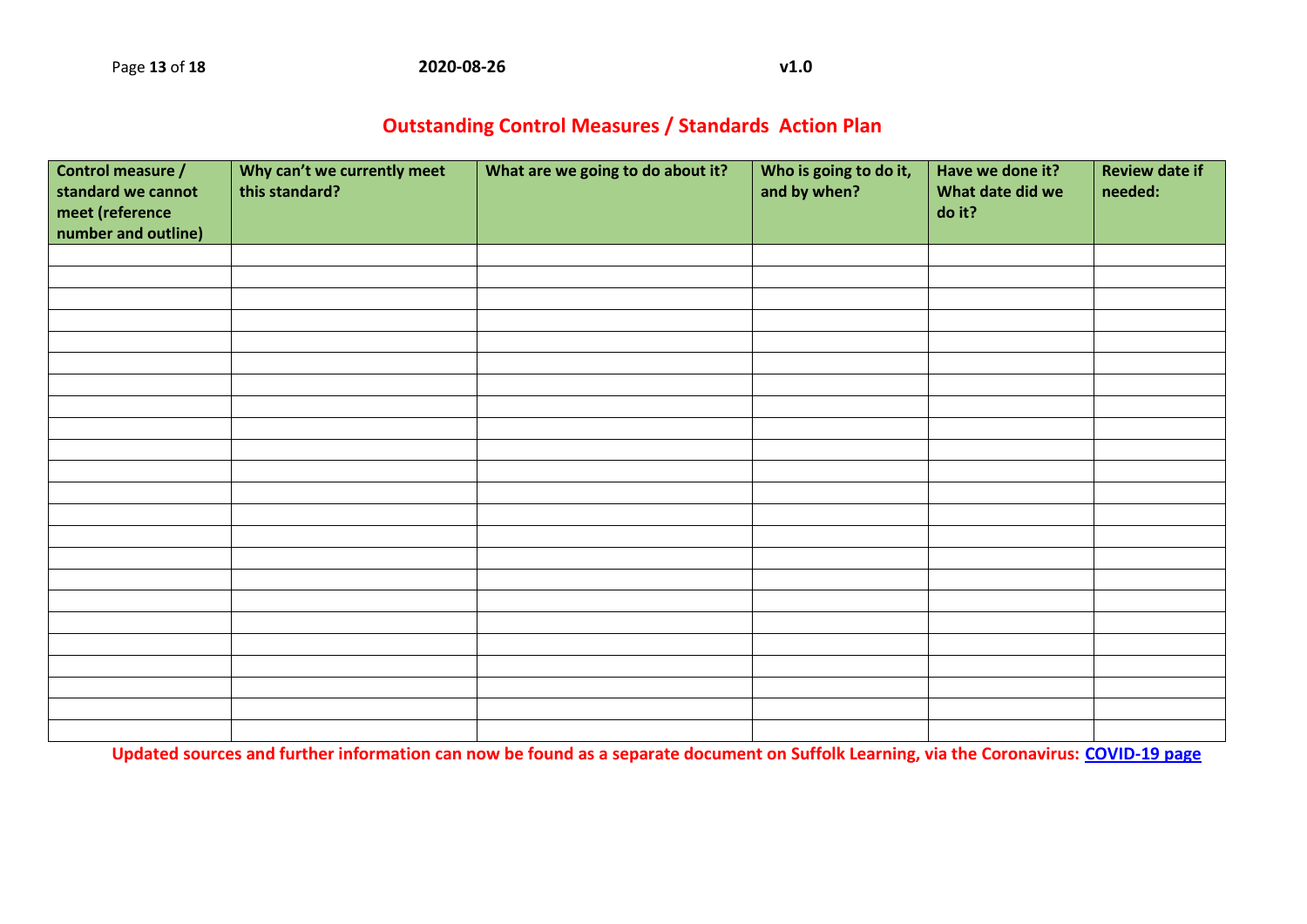| Concern 13/01/2021 - Reviewed Sept 2021                                                                                         | <b>Best case scenario</b>                                                                                                                                                                   | <b>Worst case scenario</b>                                                                                                                                                                                                                                                                                                                                                                                                                                                                                                                                                                                                                                              |
|---------------------------------------------------------------------------------------------------------------------------------|---------------------------------------------------------------------------------------------------------------------------------------------------------------------------------------------|-------------------------------------------------------------------------------------------------------------------------------------------------------------------------------------------------------------------------------------------------------------------------------------------------------------------------------------------------------------------------------------------------------------------------------------------------------------------------------------------------------------------------------------------------------------------------------------------------------------------------------------------------------------------------|
| Potential for increased numbers of key worker and<br>vulnerable pupils.                                                         | School can meet need as operating with the same 4<br>bubbles as when school is fully open.                                                                                                  | Staff illness or isolation impacts on ability to meet<br>requested places on site whilst following bubble                                                                                                                                                                                                                                                                                                                                                                                                                                                                                                                                                               |
| April 2021 - not currently relevant as school now<br>fully reopened but best and worst case scenarios<br>would remain the same. | All staff able to work on site and share load between<br>them.                                                                                                                              | criteria. On site provision may not be offered to all<br>bubbles.<br>If sufficiently serious or wide ranging, school may have<br>to close.                                                                                                                                                                                                                                                                                                                                                                                                                                                                                                                              |
| Sept 2021 - as per April 2021 entry                                                                                             |                                                                                                                                                                                             |                                                                                                                                                                                                                                                                                                                                                                                                                                                                                                                                                                                                                                                                         |
| Potential for decreased numbers of staff due to<br>sickness or other absence.                                                   | Sept 2021 - Staff deployment can be more flexibly<br>applied as not restricted to bubble organisation of<br>child and staff. Staff:child ratios would inform any<br>short term adjustments. | We do not have sufficient staff who are able to be on<br>site and meet the safety criteria. See Reopening<br>document.<br>Minimum onsite requirements DSL, First Aider, access<br>to SENDCo.<br>Number of bubbles in school and current take up<br>means that adult/child ratios are met. Should the<br>school be unable to provide 4 bubbles, liaise with<br>Suffolk H&S Department to establish criteria of<br>reduced offer.<br>Sept 2021 - When bubbles are not a requirement the<br>school would use the child: staff ratios to inform<br>teaching sizes.  In any event of onsite provision being<br>unable to take place full remote learning would take<br>place |
| Review of the ability to socially distance on school                                                                            | Staff and pupils adhere to social distancing criteria as                                                                                                                                    | Health is potentially compromised by staff not                                                                                                                                                                                                                                                                                                                                                                                                                                                                                                                                                                                                                          |
| premises.                                                                                                                       | established as appropriate for each bubble/space. This                                                                                                                                      | following 2 metre/1metre + guidance and                                                                                                                                                                                                                                                                                                                                                                                                                                                                                                                                                                                                                                 |
|                                                                                                                                 | has been further supported by 2 metre lines drawn at                                                                                                                                        | handwashing advice.                                                                                                                                                                                                                                                                                                                                                                                                                                                                                                                                                                                                                                                     |
| Sept 2021 - Formal requirement for social                                                                                       | school gate entrances and additional internal notices                                                                                                                                       |                                                                                                                                                                                                                                                                                                                                                                                                                                                                                                                                                                                                                                                                         |
| distancing has been reduced under PHE stage 4,                                                                                  | by photocopier and in staffroom.                                                                                                                                                            |                                                                                                                                                                                                                                                                                                                                                                                                                                                                                                                                                                                                                                                                         |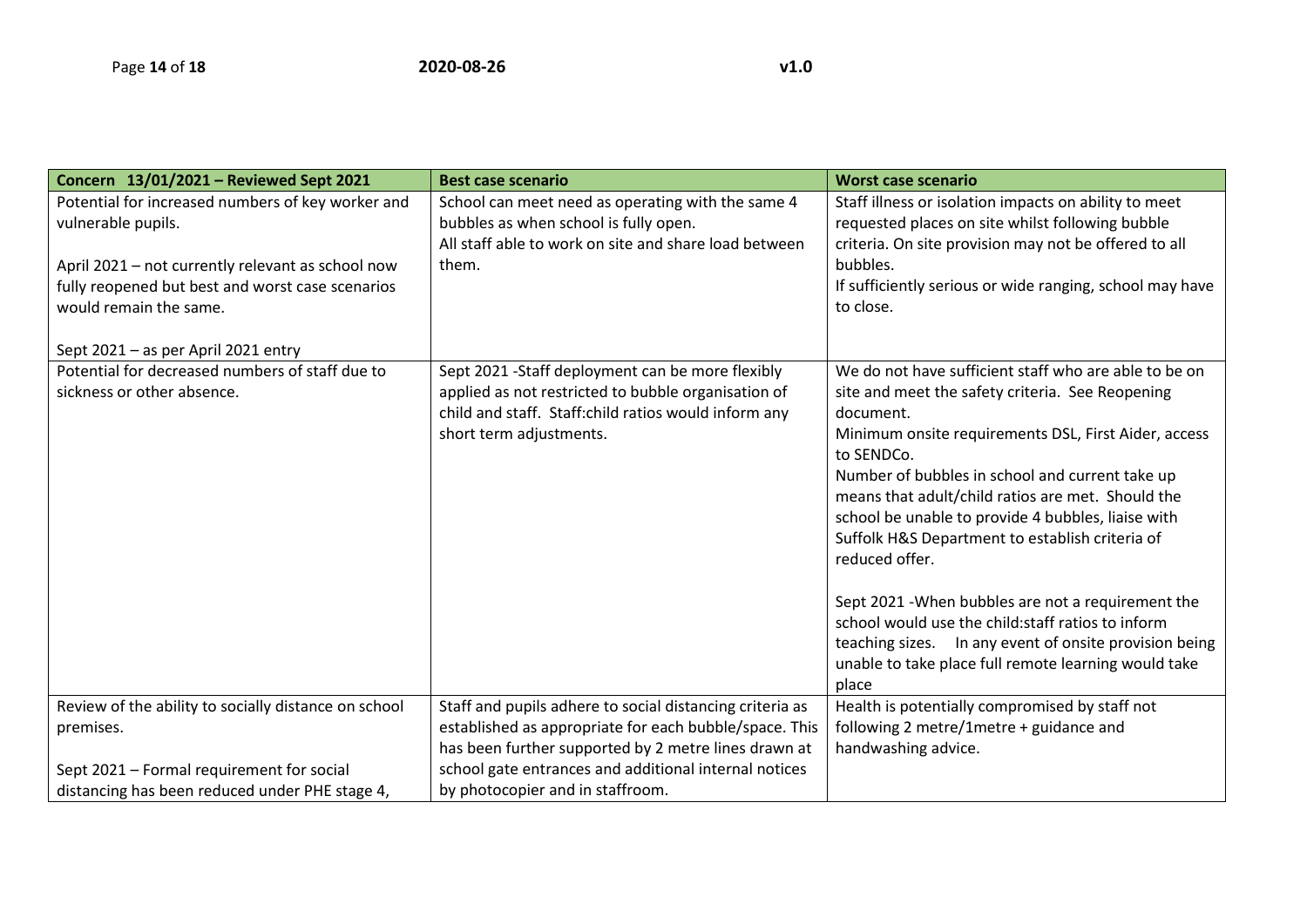| school continues to operate best practice guidance<br>for space and ventilation.                                                  |                                                                                                                                                                                                                                                                                                                                                                                                                                                                                                                                                                                                                                      |                                                                                                                                                                                                                                                                                                                                                                                                                                                                                                                                       |
|-----------------------------------------------------------------------------------------------------------------------------------|--------------------------------------------------------------------------------------------------------------------------------------------------------------------------------------------------------------------------------------------------------------------------------------------------------------------------------------------------------------------------------------------------------------------------------------------------------------------------------------------------------------------------------------------------------------------------------------------------------------------------------------|---------------------------------------------------------------------------------------------------------------------------------------------------------------------------------------------------------------------------------------------------------------------------------------------------------------------------------------------------------------------------------------------------------------------------------------------------------------------------------------------------------------------------------------|
| Sept 2021 - Face masks are no longer required in<br>school by staff or visitors. School advocates a<br>system of personal choice. | Staff have been given freedom to wear face<br>coverings/visors in non-teaching areas of school at<br>own choice.<br>School has adequate supplies of disposable face<br>masks/visors and county issued PPE.<br>School has supplies of postable Covid19 tests to issue<br>in accordance to established criteria.<br>Staff use existing formal PPE if a suspected ill child<br>cannot be supervised 2 metres apart awaiting<br>collection. Staff take appropriate PPE guidance when<br>cleaning any areas used by a potentially infected ill<br>child or staff member.<br>Any onsite medical visits (ie school nurse) wear full<br>PPE. | School does not have adequate resources on site, ie,<br>resources used and delay in replacements being<br>sourced.<br>Staff do not feel supported in deciding whether they<br>would prefer masks/visors as part of their daily<br>working practice.<br>Staff protection is compromised by not following<br>procedure and wearing PPE if social distancing is not<br>possible with a sick child waiting for collection.<br>Staff health is compromised, if appropriate measures<br>are not taken with any emergency cleaning required. |
| Sept 2021 - Local cases increase                                                                                                  | Sept 2021 - School will follow PHE PHS and national<br>guidance and continue to monitor cases to help spot<br>possible signs of localised outbreak. School will<br>implement scale up/scale down local adjustments to<br>their control measure to meet any increased potential<br>need.                                                                                                                                                                                                                                                                                                                                              | Sept 2021 - School and families not monitor the Covid<br>situation and opportunity for early intervention and<br>containment is missed.                                                                                                                                                                                                                                                                                                                                                                                               |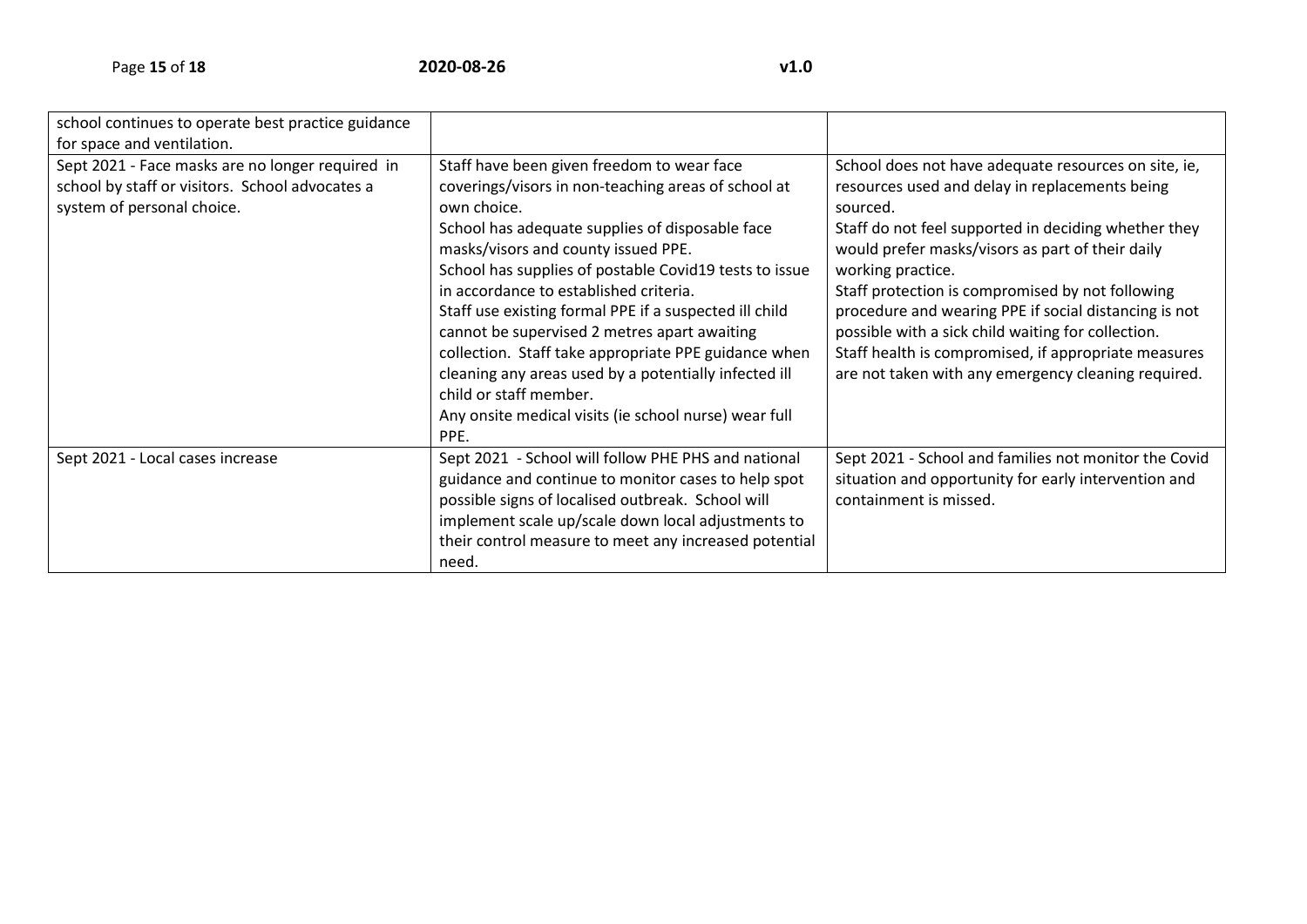# **Sources and further information:**

### **Guidance for Full Opening: Schools:**

[https://www.gov.uk/government/publications/actions-for-schools-during-the-coronavirus](https://www.gov.uk/government/publications/actions-for-schools-during-the-coronavirus-outbreak/guidance-for-full-opening-schools)[outbreak/guidance-for-full-opening-schools](https://www.gov.uk/government/publications/actions-for-schools-during-the-coronavirus-outbreak/guidance-for-full-opening-schools)

**Public Health England COVID-19 resources:** <https://coronavirusresources.phe.gov.uk/>

**Public Health England – Action to be taken by schools:**  [https://www.suffolklearning.co.uk/leadership-staff-development/health-safety](https://www.suffolklearning.co.uk/leadership-staff-development/health-safety-wellbeing/coronavirus:-covid-19)[wellbeing/coronavirus:-covid-19](https://www.suffolklearning.co.uk/leadership-staff-development/health-safety-wellbeing/coronavirus:-covid-19)

**Suffolk Learning Health and Safety (schools) pages:** <https://www.suffolklearning.co.uk/leadership-staff-development/health-safety-wellbeing>

**Suffolk County Council – general COVID-19 information:** <https://www.suffolk.gov.uk/coronavirus-covid-19/>

**Suffolk County Council's school guidance on COVID-19 (includes FAQs):**

<https://www.suffolk.gov.uk/coronavirus-covid-19/schools-guidance/>

**Clinically vulnerable groups:** [https://www.gov.uk/government/publications/guidance-on](https://www.gov.uk/government/publications/guidance-on-shielding-and-protecting-extremely-vulnerable-persons-from-covid-19/guidance-on-shielding-and-protecting-extremely-vulnerable-persons-from-covid-19)[shielding-and-protecting-extremely-vulnerable-persons-from-covid-19/guidance-on](https://www.gov.uk/government/publications/guidance-on-shielding-and-protecting-extremely-vulnerable-persons-from-covid-19/guidance-on-shielding-and-protecting-extremely-vulnerable-persons-from-covid-19)[shielding-and-protecting-extremely-vulnerable-persons-from-covid-19](https://www.gov.uk/government/publications/guidance-on-shielding-and-protecting-extremely-vulnerable-persons-from-covid-19/guidance-on-shielding-and-protecting-extremely-vulnerable-persons-from-covid-19)

**Schools' Choice 'Guidance Principles Document – September 2020':**  [https://www.suffolklearning.co.uk/leadership-staff-development/health-safety](https://www.suffolklearning.co.uk/leadership-staff-development/health-safety-wellbeing/coronavirus:-covid-19)[wellbeing/coronavirus:-covid-19](https://www.suffolklearning.co.uk/leadership-staff-development/health-safety-wellbeing/coronavirus:-covid-19) **and also via Schools' Choice directly**

**Staying alert and safe (social distancing):** [https://www.gov.uk/government/publications/staying-alert-and-safe-social](https://www.gov.uk/government/publications/staying-alert-and-safe-social-distancing/staying-alert-and-safe-social-distancing-after-4-july)[distancing/staying-alert-and-safe-social-distancing-after-4-july](https://www.gov.uk/government/publications/staying-alert-and-safe-social-distancing/staying-alert-and-safe-social-distancing-after-4-july)

**Coronavirus: implementing protective measures in education and childcare settings:**  [https://www.gov.uk/government/publications/coronavirus-covid-19-implementing](https://www.gov.uk/government/publications/coronavirus-covid-19-implementing-protective-measures-in-education-and-childcare-settings/coronavirus-covid-19-implementing-protective-measures-in-education-and-childcare-settings)[protective-measures-in-education-and-childcare-settings](https://www.gov.uk/government/publications/coronavirus-covid-19-implementing-protective-measures-in-education-and-childcare-settings/coronavirus-covid-19-implementing-protective-measures-in-education-and-childcare-settings)

**Coronavirus: Safeguarding in schools, colleges and other providers:**  [https://www.gov.uk/government/publications/covid-19-safeguarding-in-schools-colleges](https://www.gov.uk/government/publications/covid-19-safeguarding-in-schools-colleges-and-other-providers/coronavirus-covid-19-safeguarding-in-schools-colleges-and-other-providers)[and-other-providers/coronavirus-covid-19-safeguarding-in-schools-colleges-and-other](https://www.gov.uk/government/publications/covid-19-safeguarding-in-schools-colleges-and-other-providers/coronavirus-covid-19-safeguarding-in-schools-colleges-and-other-providers)[providers](https://www.gov.uk/government/publications/covid-19-safeguarding-in-schools-colleges-and-other-providers/coronavirus-covid-19-safeguarding-in-schools-colleges-and-other-providers)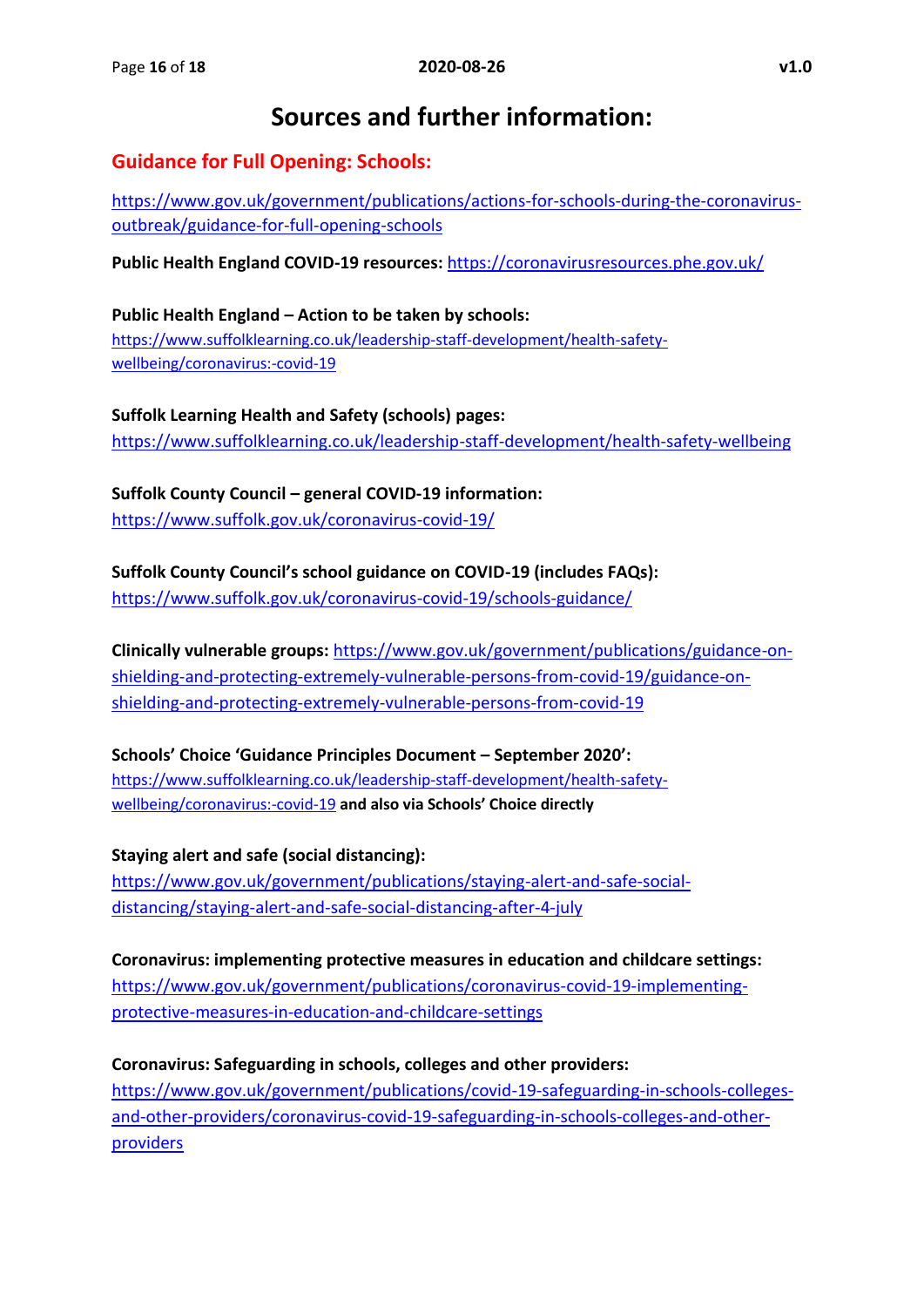**Guidance on supporting children and young people's mental health and wellbeing can be found here:** [https://www.gov.uk/government/publications/covid-19-guidance-on](https://www.gov.uk/government/publications/covid-19-guidance-on-supporting-children-and-young-peoples-mental-health-and-wellbeing)[supporting-children-and-young-peoples-mental-health-and-wellbeing](https://www.gov.uk/government/publications/covid-19-guidance-on-supporting-children-and-young-peoples-mental-health-and-wellbeing) **The Education Support Partnership has a free helpline for school staff and targeted support for mental health and wellbeing:** <https://www.educationsupport.org.uk/>

**Extra mental health support for pupils and teachers (articles with links to support networks):** [https://www.gov.uk/government/news/extra-mental-health-support-for-pupils](https://www.gov.uk/government/news/extra-mental-health-support-for-pupils-and-teachers)[and-teachers](https://www.gov.uk/government/news/extra-mental-health-support-for-pupils-and-teachers)

**Keeping children safe in education:** https://www.gov.uk/government/publications/keepingchildren-safe-in-education--2

**NASUWT – checklist on preparation for the reopening of schools:**  [https://www.nasuwt.org.uk/uploads/assets/uploaded/d8b46e47-fa23-466c](https://www.nasuwt.org.uk/uploads/assets/uploaded/d8b46e47-fa23-466c-af6e4d55e3022efd.pdf)[af6e4d55e3022efd.pdf](https://www.nasuwt.org.uk/uploads/assets/uploaded/d8b46e47-fa23-466c-af6e4d55e3022efd.pdf)

**HM Government and NHS 'Coronavirus – Stay Alert, Stay Safe at Work':** [https://industrialstrategy.frontify.com/d/55EzeVU6rhza/covid-19-business](https://industrialstrategy.frontify.com/d/55EzeVU6rhza/covid-19-business-support#/keeping-your-business-safe/working-safely-guidance)[support#/keeping-your-business-safe/working-safely-guidance](https://industrialstrategy.frontify.com/d/55EzeVU6rhza/covid-19-business-support#/keeping-your-business-safe/working-safely-guidance)

**CLEAPSS: guidance for science departments returning to school after extended closure** <https://public.huddle.com/a/VdRjYeV/index.html>

**Conducting a SEND risk assessment during the coronavirus outbreak guidance can be found here:** [https://www.gov.uk/government/publications/coronavirus-covid-19-send-risk](https://www.gov.uk/government/publications/coronavirus-covid-19-send-risk-assessment-guidance%22﷟HYPERLINK%20%22https:/www.gov.uk/government/publications/coronavirus-covid-19-send-risk-assessment-guidance)[assessment-guidance](https://www.gov.uk/government/publications/coronavirus-covid-19-send-risk-assessment-guidance%22﷟HYPERLINK%20%22https:/www.gov.uk/government/publications/coronavirus-covid-19-send-risk-assessment-guidance)

**CLEAPSS – school support for DT, ART and Science:** <https://www.cleapss.org.uk/> **Guidance for food businesses on coronavirus (COVID-19):** 

[https://www.gov.uk/government/publications/covid-19-guidance-for-food](https://www.gov.uk/government/publications/covid-19-guidance-for-food-businesses/guidance-for-food-businesses-on-coronavirus-covid-19)[businesses/guidance-for-food-businesses-on-coronavirus-covid-19](https://www.gov.uk/government/publications/covid-19-guidance-for-food-businesses/guidance-for-food-businesses-on-coronavirus-covid-19) (it may look as though this wouldn't apply to schools, but the Full Opening Guidance points to this PHE document)

**Premises safety in terms of Legionella throughout the C-19 outbreak:**  <https://www.hse.gov.uk/coronavirus/legionella-risks-during-coronavirus-outbreak.htm>

**Coronavirus: travel guidance for educational settings:**  [https://www.gov.uk/government/publications/coronavirus-covid-19-travel-advice-for](https://www.gov.uk/government/publications/coronavirus-covid-19-travel-advice-for-educational-settings/coronavirus-travel-guidance-for-educational-settings)[educational-settings/coronavirus-travel-guidance-for-educational-settings](https://www.gov.uk/government/publications/coronavirus-covid-19-travel-advice-for-educational-settings/coronavirus-travel-guidance-for-educational-settings)